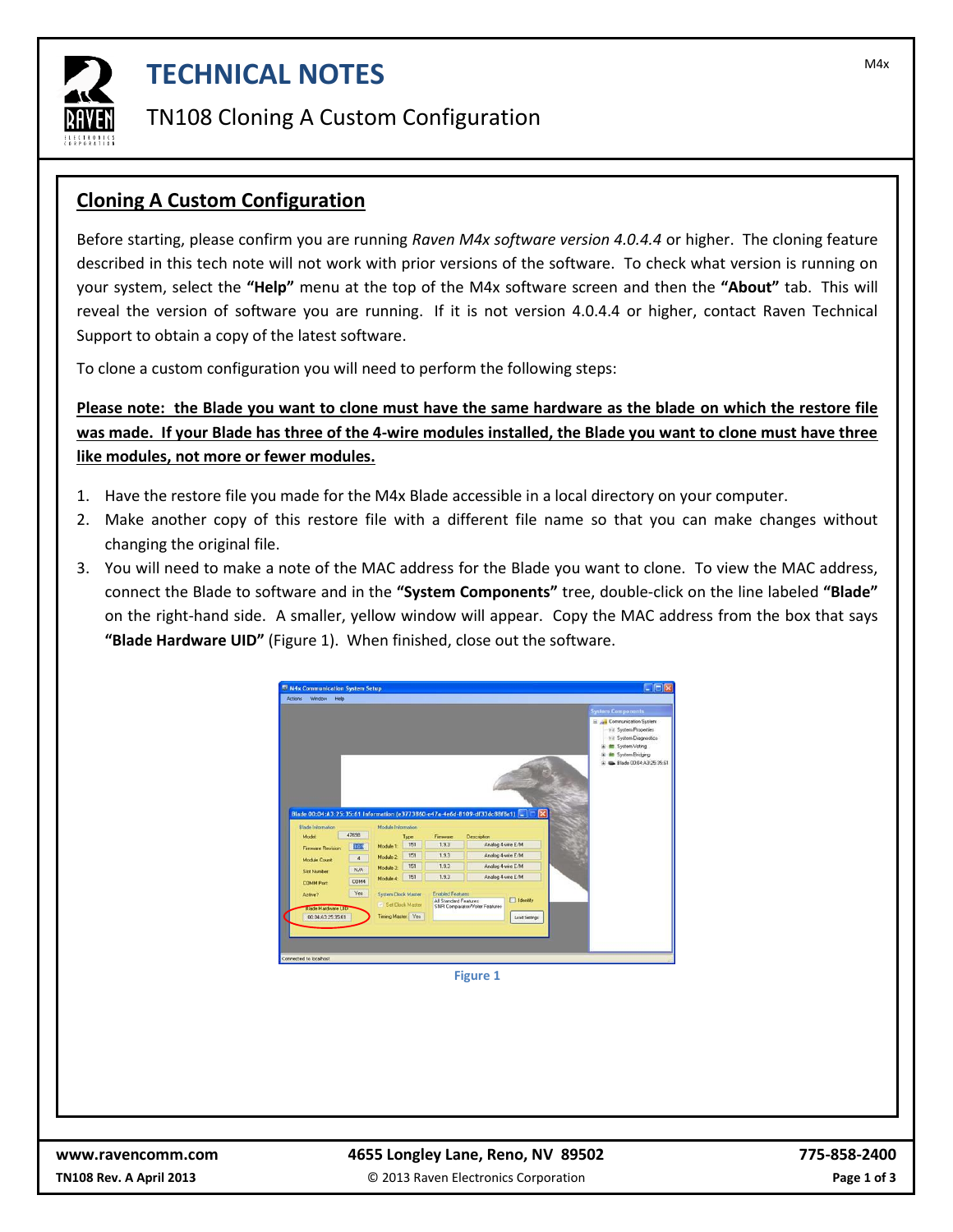

## **TECHNICAL NOTES TECHNICAL NOTES**

## TN108 Cloning A Custom Configuration

4. Open the renamed copy of the restore file in WordPad or similar text editor. At the top of the restore file you will see the MAC address for the Blade that the file was originally created (Figure 2). Make a note of this MAC for future reference.





5. Next, click on the **"Edit"** menu in the text editor you opened and select **"Replace"**. When the replace screen comes up enter the MAC address highlighted in blue (figure 2) above in the **"Find what"** box (Figure 3). Next enter the MAC address you noted or copied in step 3 above in to the "Replace with" field in Figure 3. Now select **"Replace All"**. When done, close the file, and save when prompted.

| Replace               |                   |           |  |  |  |  |
|-----------------------|-------------------|-----------|--|--|--|--|
| Find Chat:            | 00:04:A3:3E:6A:67 | Find yext |  |  |  |  |
| Replace with:         |                   | Replace   |  |  |  |  |
| Match whole word only | Replace All       |           |  |  |  |  |
| ] Match case          | Cancel            |           |  |  |  |  |
|                       |                   |           |  |  |  |  |
| <b>Figure 3</b>       |                   |           |  |  |  |  |